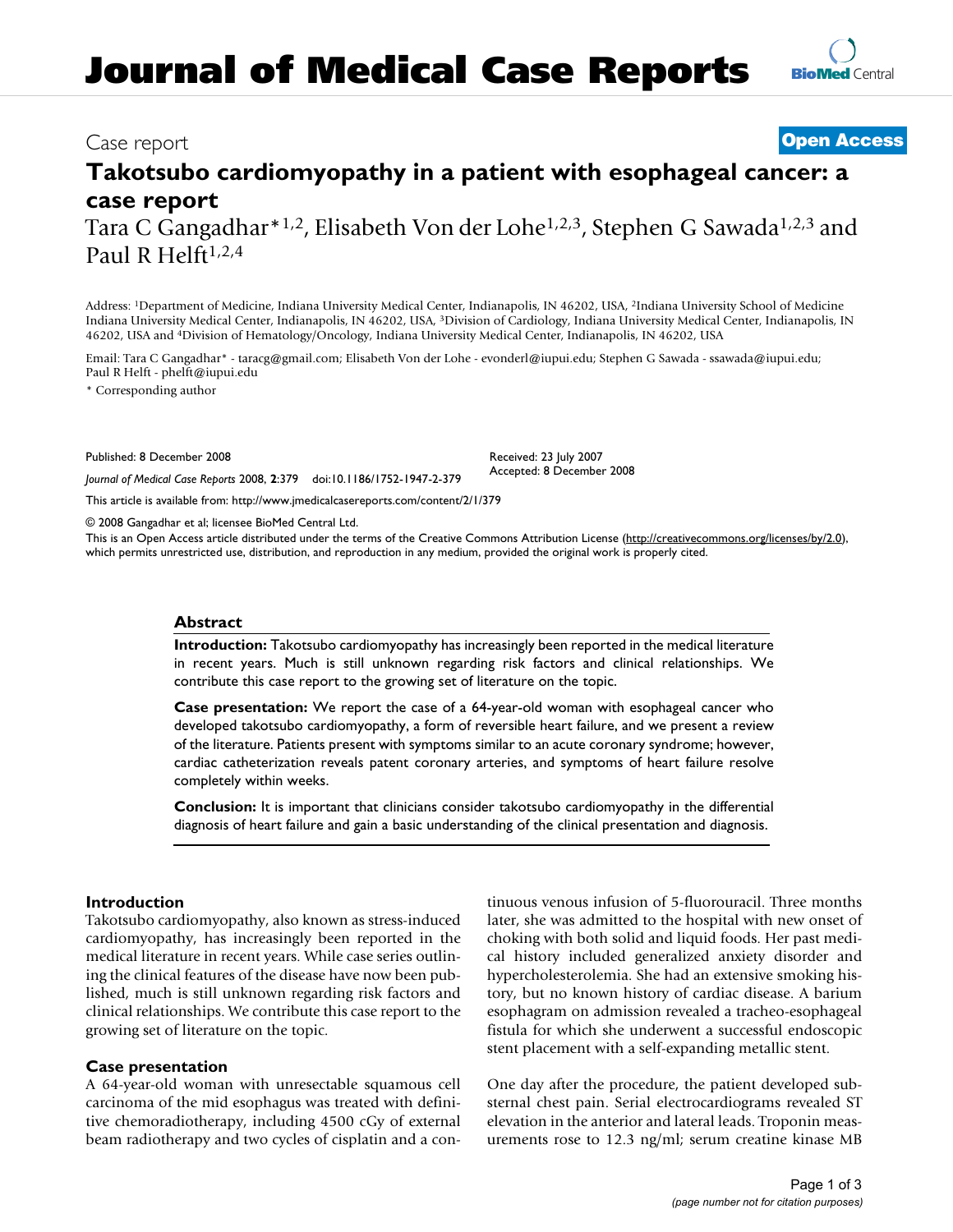peaked at 10.6 ng/ml. Echocardiography revealed severely reduced global left ventricular systolic function and normal basal systolic function. Regional wall motion abnormalities were noted in the left anterior descending, left circumflex and right coronary artery distributions. The patient developed clinical signs of left-sided heart failure, including acute hypoxemic respiratory failure, and required intubation and mechanical ventilation. An emergency cardiac catheterization revealed normal, patent coronary arteries. A left ventriculogram revealed apical dilation of the left ventricle with akinesis of the whole ventricle except for the anterior and posterior base (Figure 1). Cardiology consultants felt that the patient's clinical and echocardiographic features met the diagnostic criteria for takotsubo cardiomyopathy [1]. The patient was managed conservatively with diuresis and had a rapid clinical improvement; she was extubated after 2 days. She was found to have marked improvement in regional wall motion and left ventricular systolic function on a repeat echocardiogram 6 days later (Figures 2 and 3). She had no clinical signs of congestive heart failure during follow-up 2.5 weeks later, making an ischemic or radiation induced irreversible cardiomyopathy unlikely.

#### **Discussion**

Takotsubo cardiomyopathy is a rare form of reversible heart failure that has been reported primarily in Japan [2- 4] and, more recently, in Europe and the United States



#### Figure 1

**Left ventriculography during systole showing apical ballooning akinesis with basal hyperkinesis in a characteristic takotsubo ventricle**.



Figure 2 **Echocardiograph showing dilatation of the left ventricle in the acute phase**.

[5,6]. Several cases have been described previously but, to the best of the authors' knowledge, this is the first full case report in a patient with cancer. The name of the syndrome derives from the classic appearance of the left ventricle, with an akinetic apex and hyperkinetic base, which takes the shape of a Japanese octopus fishing pot, or *takotsubo*. Also known as an apical ballooning syndrome, this cardiomyopathy occurs primarily in women in the seventh and eighth decades of life and is often associated with an acute physiological or emotional stress.

Patients present clinically with an acute coronary syndrome, frequently with chest pain at rest. ST elevations are present in electrocardiograms, most often in the precor-



Figure 3 **Resolution of left ventricular function on repeat echocardiograph 6 days later**.